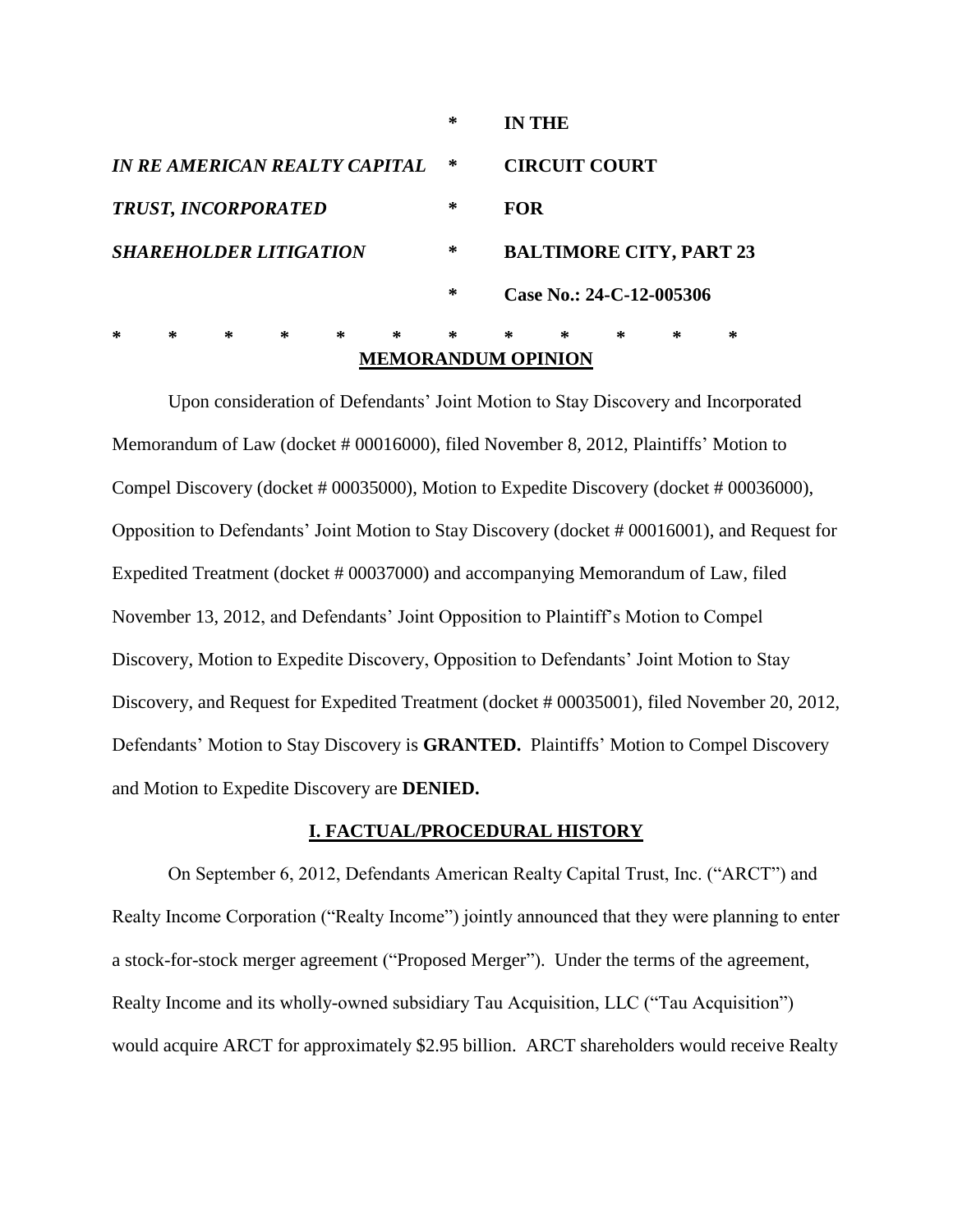Income common stock in exchange for their shares of ARCT stock, at a ratio of 0.2874 Realty Income shares for each share of ARCT common stock.

On September 7, 2012, the day after the announcement, Plaintiff Randell Quaal filed an initial complaint with request for jury trial. Over the next month, other plaintiffs in the associated cases filed their own respective complaints. Plaintiff Sydelle Goldwurm filed her Amended Class Action and Derivative Complaint (case no. 24-C-12-005524, docket # 00025000) on October 3, 2012. By October 19, 2012, Plaintiffs Quaal, Michael Hill, John R. Gregor, Marc and Diane Gordon, and Donald Rooker ("Quaal Plaintiffs") together filed a Second Amended Complaint. In the Second Amended Complaint, Plaintiffs allege that the Proposed Merger is incompatible with the best interests of the Plaintiffs, ARCT"s shareholders, and the ARCT company as a whole. Plaintiffs claim that, among other things, the Defendants American Realty Capital Trust, Inc., Nicholas S. Schorsh, William M. Kahane, Leslie D. Michelson, Robert H. Burns, and William G. Stanley ("ARCT Defendants") inadequately negotiated the Proposed Merger by failing to obtain sufficient consideration for ARCT and its shareholders and by using a flawed process. Plaintiffs aver that the ARCT Defendants' and Realty Income and Tau Acquisition"s ("Realty Income Defendants") behavior amounted to breaches of Defendants" own fiduciary duties to ARCT and the ARCT shareholders and/or aided the other Defendants" breaches of their fiduciary duties.

This Court consolidated the six actions into the above-captioned case by its Order dated November 19, 2012 (docket # 00004006). This Court designated Brower Piven as interim lead counsel and Randell Quaal as lead plaintiff in an Order and accompanying Memorandum Opinion (docket # 00040000), filed November 21, 2012.

2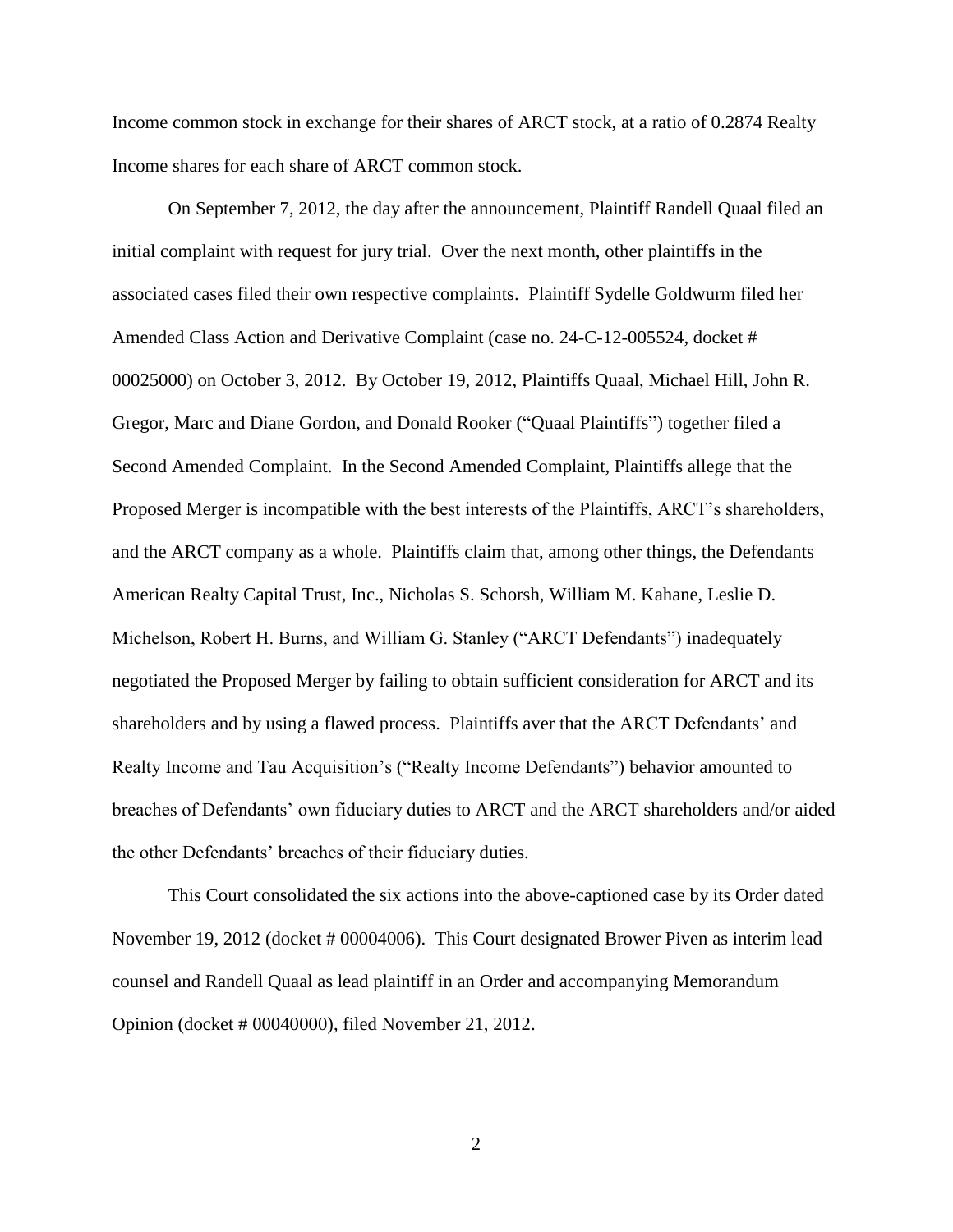Dispositive motions were also filed in these cases. Realty Income Defendants filed a Motion to Dismiss and Request for Hearing against the Quaal Plaintiffs (docket # 00010000) on October 23, 2012 and joined ARCT Defendants" Motion to Dismiss against Plaintiff Goldwurm (case no. 24-C-12-005524, docket # 0007001) on October 31, 2012. Meanwhile, the ARCT Defendants filed a Motion to Dismiss against the Quaal Plaintiffs on October 23, 2012 (docket # 00011000) and against Plaintiff Goldwurm (case no. 24-C-12-005524, docket # 00007000) on October 24, 2012. The Quaal Plaintiffs filed a Memorandum of Law in Opposition to ARCT Defendants" Motion to Dismiss (not yet docketed) as well as a Memorandum of Law in Opposition to Defendants Realty Income Corporation"s and Tau Acquisition, LLC"s Motion to Dismiss (docket # 00010002), both on November 13, 2012.

Quaal Plaintiffs filed a Motion for Issuance of a Temporary Restraining Order and Order to Show Cause Regarding Why a Preliminary Injunction Should Not Issue; Request for Expedited Hearing (docket # 00021000) ("TRO Motion") as well as an accompanying Memorandum of Law ("TRO Memorandum") on November 9, 2012. Plaintiffs sought a court order enjoining ARCT from conducting a shareholder vote on the Proposed Merger until (1) ARCT disclosed information that Plaintiffs found sufficient to permit Plaintiffs and other shareholders to make a fully informed vote to either approve or disapprove the Proposed Merger, and (2) until this Court could decide if Defendants needed to "engage in an appropriate sales process." (Pl."s TRO Memorandum 41). Defendants responded with a Joint Opposition to Motion for Issuance of a Temporary Restraining Order and Order to Show Cause Regarding Why a Preliminary Injunction Should Not Issue (docket # 00021002), filed November 26, 2012. Plaintiff's withdrew their TRO Motion on December 3, 2012 (docket # 00021001), noting in an

3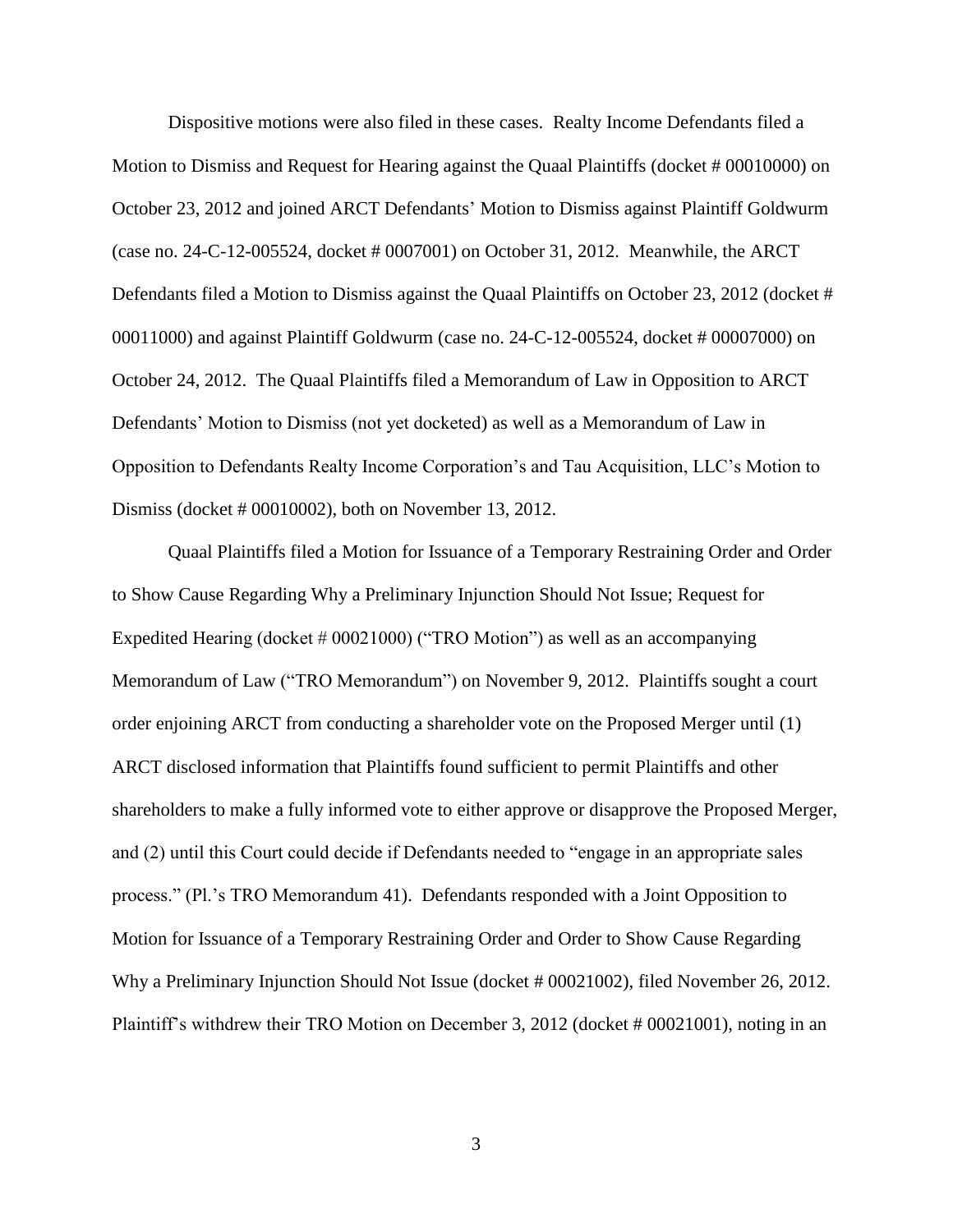accompanying letter that on November 19, 2012, the ARCT shareholder vote on the Proposed Merger was adjourned without date. $<sup>1</sup>$ </sup>

Defendants filed a Joint Motion to Stay Discovery and an Incorporated Memorandum of Law on November 8, 2012 against the Quaal Plaintiffs (docket # 00016000) and Plaintiff Goldwurm (case no. 24-C-12-005524, docket # 00010000).<sup>2</sup> Defendants assert considerable Maryland case law and persuasive precedent suggesting that courts should order discovery stayed where dispositive motions to dismiss are pending, because such motions to dismiss could dispose of the case in its entirety. Defendants argue that if the motions to dismiss are ultimately granted – which they claim is a reasonable expectation given the motions' strength and merit – the Court"s having allowed futile discovery will have placed an unnecessary burden and expense on both the parties and the Court. Shortly thereafter, on November 13, 2012, Quaal Plaintiffs filed a Motion to Compel Discovery (docket # 00035000), Motion to Expedite Discovery (docket # 00036000), Opposition to Defendants" Joint Motion to Stay Discovery (docket # 00016001), and Request for Expedited Treatment (docket # 00037000). Plaintiffs contend that Defendants should be compelled to comply with Plaintiffs' discovery requests, because Defendants are employing stall tactics when time is of the essence and Defendants will suffer no prejudice as a result of expedited discovery. Plaintiffs state that limited expedited discovery is warranted because Plaintiffs will suffer irreparable injury if a shareholder vote on the Proposed Merger, originally scheduled for December 13, 2012, $3$  occurs without a full hearing on Plaintiffs' TRO

<sup>&</sup>lt;sup>1</sup> Plaintiffs filed a Motion For Issuance Of a Preliminary Injunction; Request For Expedited Hearing (not yet docketed) ("Preliminary Injunction Motion"), and accompanying Memorandum of Law, on December 11, 2012, and informed the Court that a new shareholder vote on the Proposed Merger has been set for January 16, 2013, as per the Defendants" December 6, 2012 Joint Proxy Statement/Prospectus.

<sup>&</sup>lt;sup>2</sup> Plaintiff Goldwurm filed a Notice of Voluntary Dismissal Without Prejudice (docket # 00042000) on December 3, 2012, leaving only the Quaal Plaintiffs" action still at issue.

 $3$  As said, this vote has now been delayed until January 16, 2013.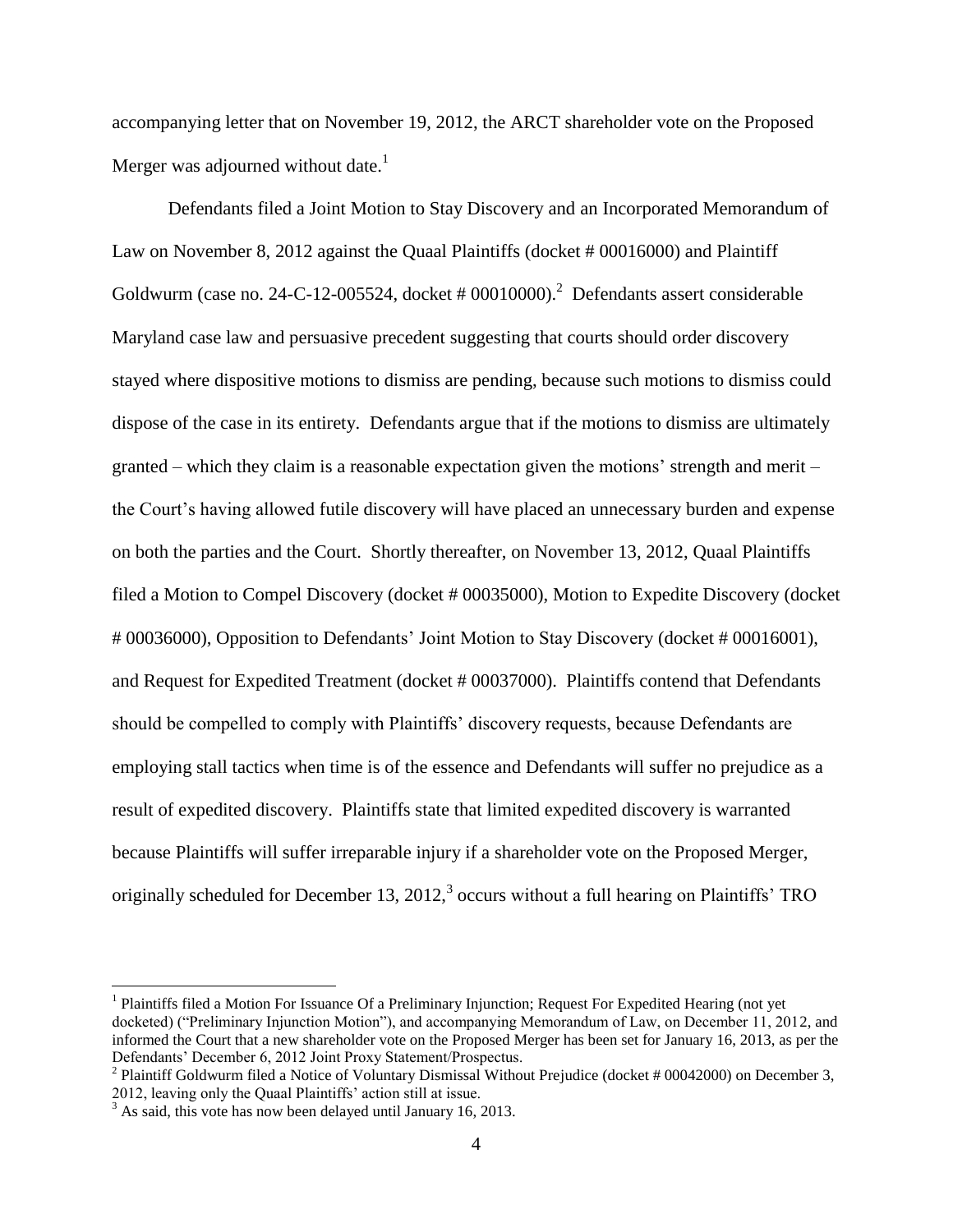Motion, which is intended to temporarily prevent the Proposed Merger.<sup>4</sup> Defendants responded with a Joint Opposition to Plaintiff's Motion to Compel Discovery (docket #00035001), Motion to Expedite Discovery (docket # 00036001), Opposition to Defendants" Joint Motion to Stay Discovery (docket #00016002), and Request for Expedited Treatment (docket # 00037001) on November 20, 2012. This Court ordered, on November 29, 2012 (docket # 00033001), that no discovery of any kind would take place until the Court ruled upon any outstanding discovery motions.<sup>5</sup>

## **II. ANALYSIS**

This Court concludes that Plaintiffs have not met their burden of showing that they would

suffer irreparable harm if they are not granted expedited discovery. Further, Plaintiffs have not

demonstrated that they will not have adequate time to conduct discovery in the proper course.

Finally, Defendants have effectively illustrated why a stay of discovery is warranted here.

# **A. This Court has the authority to compel discovery, to grant expedited discovery, or to stay discovery.**

The Maryland Rules govern the scope of discovery that a party may obtain from another

party:

 $\overline{a}$ 

A party may obtain discovery regarding any matter that is not privileged, including the existence, description, nature, custody, condition, and location of any documents, electronically stored information, and tangible things and the identity and location of persons having knowledge of any discoverable matter, if the matter sought is relevant to the subject matter involved in the action, whether it relates to the claim or defense of the party seeking discovery or to the claim or defense of any other party.

<sup>&</sup>lt;sup>4</sup> Of course, Plaintiffs in turn explain that in order to generate a reasonably complete factual picture needed for the Temporary Restraining Order/Preliminary Injunction hearing, at least some limited, expedited discovery is necessary.

<sup>&</sup>lt;sup>5</sup> On December 11, 2012, Plaintiffs filed a Motion To Renew And Refile Plaintiff's Motion To Compel Discovery, Motion to Expedite Discovery, and Request For Expedited Treatment (not yet docketed).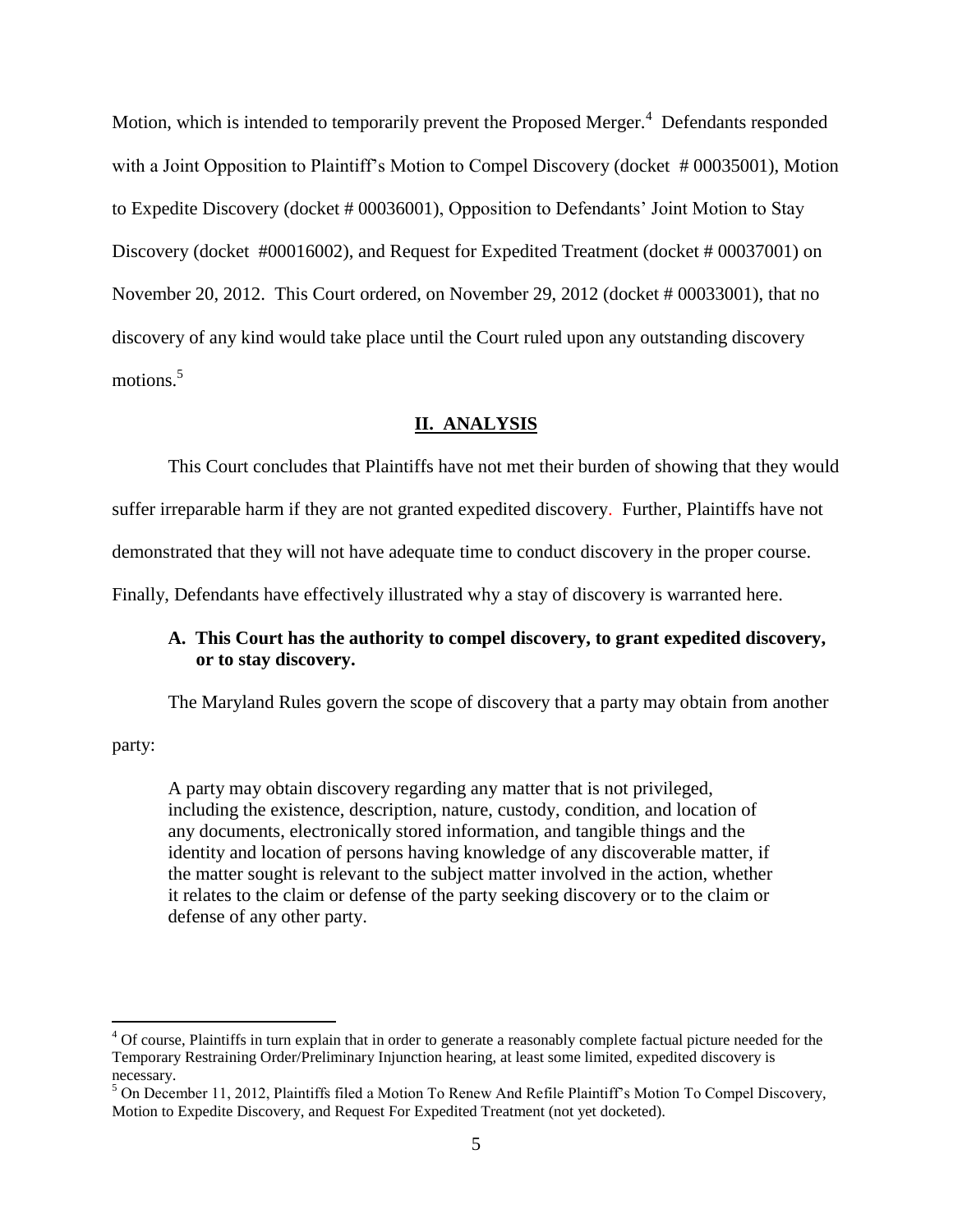Md. Rule  $\S$  2-402(a). Pursuant to Md. Rule 2-401 this Court can specify a time for discovery to take place in a case, as it sees necessary:

Unless the court orders otherwise, methods of discovery may be used in any sequence and the fact that a party is conducting discovery, whether by deposition or otherwise, shall not operate to delay any other party's discovery. The court may at any time order that discovery be completed by a specified date or time, which shall be a reasonable time after the action is at issue.

Md. Rule § 2-401(b). Maryland Rules § 2-432(a) and § 2-433 confer upon the Court wideranging powers to impose sanctions on a party that does not respond to a discovery request. These Rules thereby serve as a strong motivating force that the Court can deploy to compel discovery. For example, Rule § 2-432(a) allows for "immediate sanctions for certain failures of discovery" and permits a party to move for sanctions without first obtaining an order compelling discovery from the court. Likewise, Rule § 2-433 bestows upon the Court power to enforce a variety of sanctions, such as issuing "[a]n order that the matters sought to be discovered, or any other designated facts shall be taken to be established for the purpose of the action . . . ." Through these methods, the Court can effectively compel discovery from the parties.

The Maryland Rules also grant the Court significant power in the area of "halting" or "freezing" discovery – in other words, staying it to a later date. Rule 2-403(a) dictates that:

On motion of a party or of a person from whom discovery is sought, and for good cause shown, the court may enter any order that justice requires to protect a party from annoyance, embarrassment, oppression, or undue burden or expense, including . . . (1) that the discovery not be had,  $(2)$  that the discovery not be had until  $\ldots$  some other event or proceeding has occurred, (3) that the discovery may be had only on specified terms and conditions . . . .

Md. Rule  $\S 2-403(a)(1)-(3)$ . Indeed, "[t]rial judges are vested with a reasonable, sound discretion in applying [the discovery rules], which discretion will not be disturbed in the absence of a showing of its abuse.'" *Falik v. Hornage*, 991 A.2d 1234, 1246 (Md. 2010) (citing *E.I. du Pont de Nemours & Co. v. Forma-Pack, Inc.*, 718 A.2d 1129, 1133–34 (Md. 1998)); *see also* 

6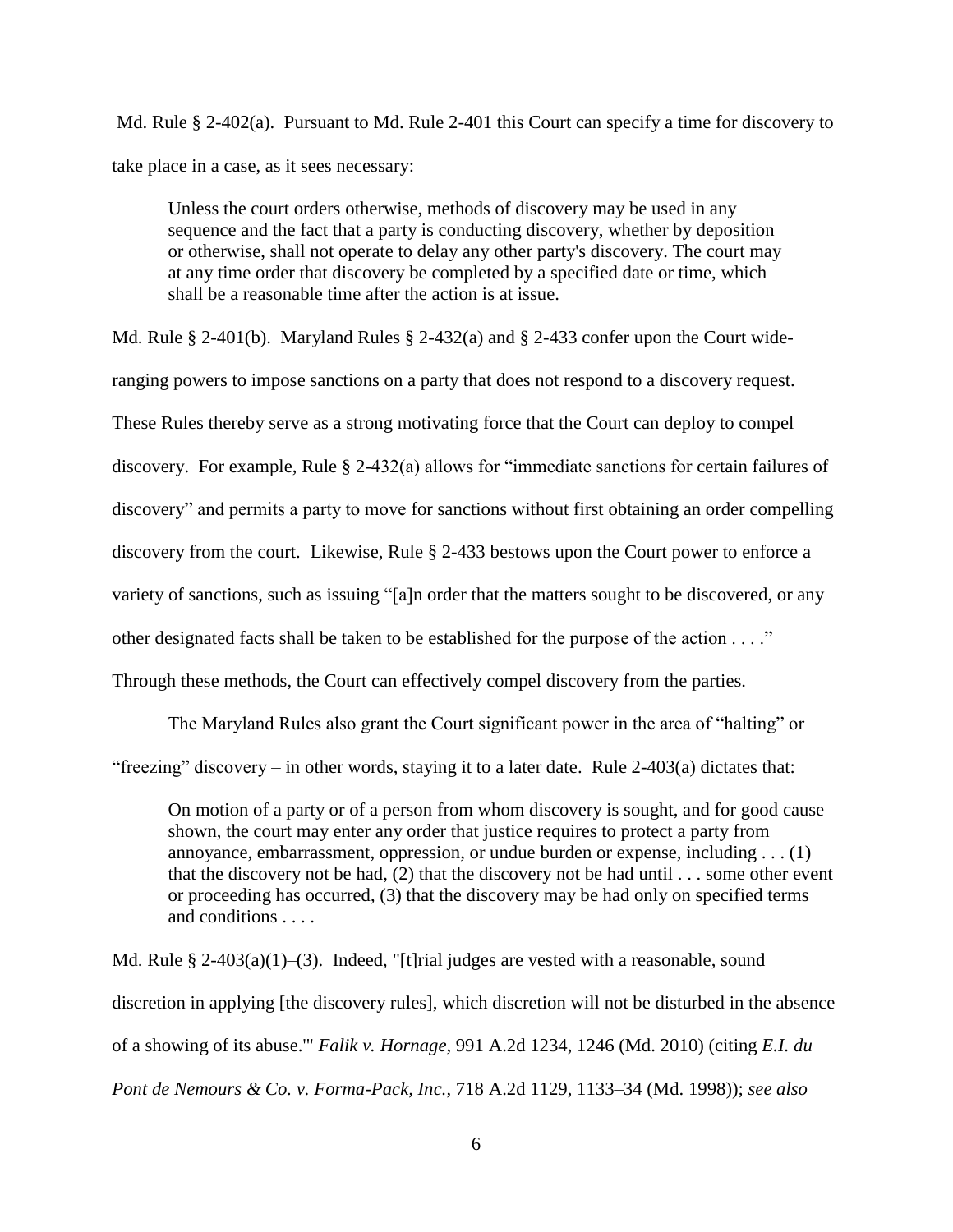*Bacon v. Arey*, 203 Md. App. 606, 671-72 (2012) (citing *Gallagher Evelius & Jones, LLP v. Joppa Drive-Thru, Inc., 7 A.3d 160, 167 (Md. Ct. Spec. App. 2010)) (emphasizing that " 'the* circuit court . . . has the inherent power to control and supervise discovery as it sees fit" "). Thus, this Court may order that discovery commence at any time, and this Court's discretion in setting a timeline for discovery in the instant matter will not be disturbed absent a showing of abuse. This Court recognizes that discovery is not automatically stayed because there is a motion to dismiss pending. *Coca-Cola Bottling Co. of Lehigh Valley v. Grol*, No. 92-7061, 1993 WL 13139559, at \*6, 1993 U.S. Dist. LEXIS 3734 (E.D. Pa. Mar. 9, 1993).

## **B. Plaintiffs did not show good cause by presenting a colorable claim of irreparable harm sufficient for this Court to grant expedited discovery.**

Expedited discovery is not the normal procedure and granting of expedited discovery requires a showing of good cause. *Jasinover v. Rouse Co.*, No. 13-C-04-59594, 2004 WL 2747382, at \*2, 2004 Md. Cir. Ct. LEXIS 18 (Md. Cir. Ct. Oct. 25, 2004). In an action for expedited discovery, the plaintiff has the burden of showing that expedited discovery is necessary and that there is good cause for granting it. *Greenfield v. Caporella*, 1986 WL 13977, at \*2, 1986 Del. Ch. LEXIS 493 (Del. Ch. Dec. 3, 1986). The plaintiff must show that expedited discovery is necessary and material by: (1) pleading a colorable claim of irreparable injury, and (2) demonstrating that there is a "need for careful judicial scrutiny and oversight to ensure that steps of supposed expedition are legitimate and necessary prior to a court ordering a regimen on litigants that departs from normal procedure." *Jasinover*, 2004 WL 2747382, at \*2. Because courts have routinely held that extra details are unnecessary and immaterial as a matter of law for a shareholder to make a fair and informed decision whether to approve a recommended transaction, a plaintiff's burden of demonstrating a need for this sort of information is particularly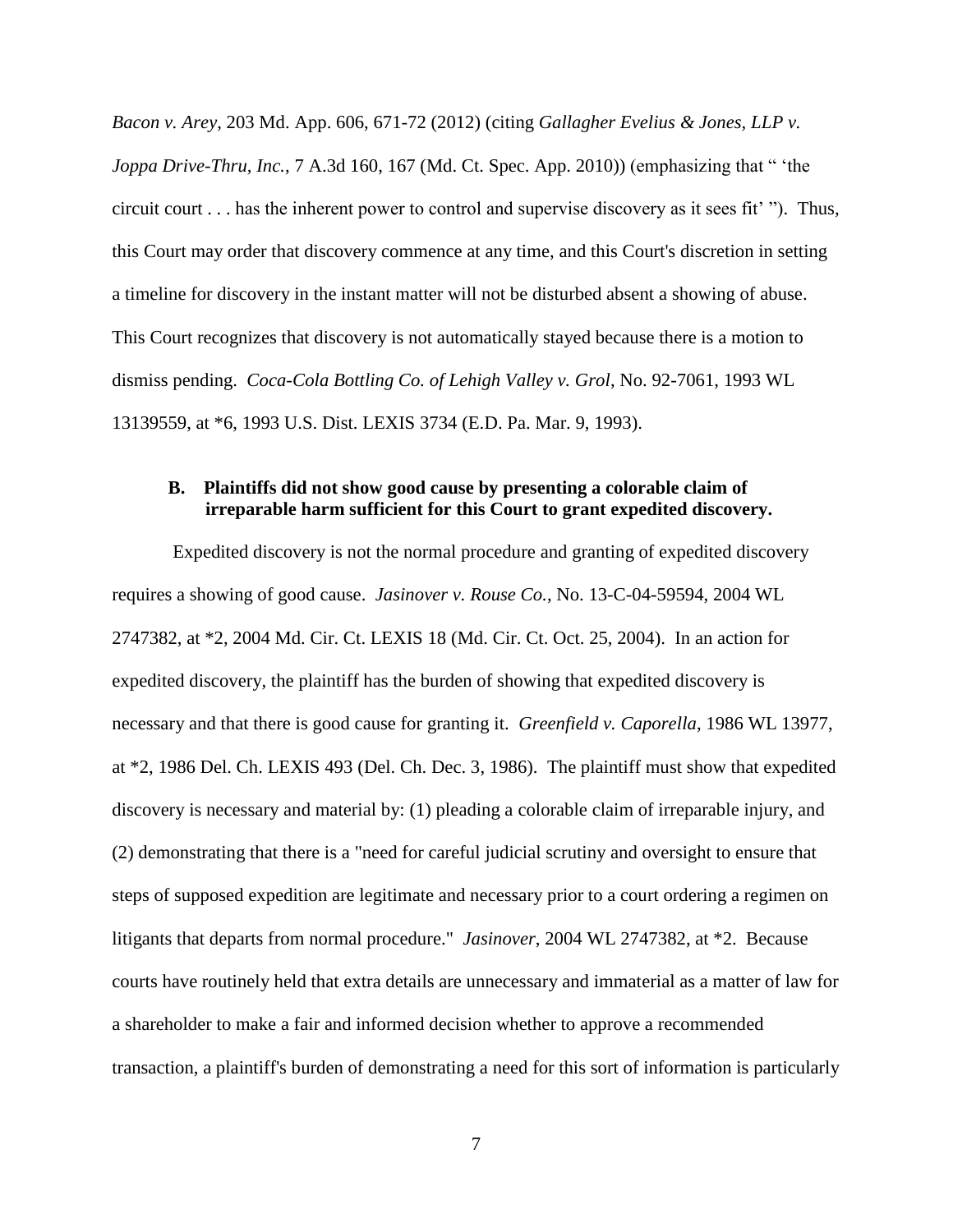heavy. *In re Nationwide Health Properties, Inc. S'holder Litig.*, No. 24-C-11-001476, slip op. at 39-45, 2011 Md. Cir. Ct. LEXIS 3 (Md. Cir. Ct. May 27, 2011).

Indeed, the Delaware Court of Chancery, which regularly deals with corporate transactions, has held that it will grant expedited discovery in only those cases where there is a showing of good cause. *Boland v. Boland*, 5 A.3d 106, 121 n.11 (Md. Ct. Spec. App. 2010), *rev'd on other grounds*, 31 A.3d 529 (Md. 2011) (citing Delaware State Courts: Delaware Court of Chancery, http://courts.delaware.gov/Chancery/ (last visited Dec. 10, 2012)) (noting that the Delaware Court of Chancery "is widely recognized as the nation's preeminent forum for the determination of disputes involving the internal affairs of the thousands upon thousands of Delaware corporations and other business entities through which a vast amount of the world's commercial affairs is conducted. Its unique competence in and exposure to the issues of business law are unmatched."). The Delaware Court of Chancery"s position is exemplified by its holding in *In re International Jensen Shareholders Litigation:*

a party's request to schedule an application for a preliminary injunction, and to expedite the discovery related thereto, is normally routinely granted. Exceptions to that norm are rare. *A paradigm exception, however, arises where the moving papers fail to articulate a colorable claim of irreparable harm and any wrongful conduct can be adequately remedied by a money damages award.*

*In re Intl Jensen S'holders Litig.*, Consol. C. A. No. 14992, 1996 WL 422345, at \*1-2, 1996 Del. Ch. LEXIS 77 (Del. Ch. July 16, 1996) (emphasis added).<sup>6</sup> Because of its familiarity with the

<sup>&</sup>lt;sup>6</sup> Although *Jensen* indicates that if plaintiffs can show good cause for expedited discovery, it should be granted, the court denied expedited discovery. In the case, the plaintiffs alleged that the defendants breached their fiduciary duties of loyalty and care by failing to consider another transaction where a competing bidder was willing to pay \$1 more per stock in a potential merger. The court determined that the plaintiffs did not sufficiently show that they would suffer irreparable harm if expedited discovery was not granted, stating "plaintiffs make no claim or showing that the defendants would be unable to respond to a \$2.1 million money judgment, there is no reason–equitable or economic–to subject the defendants to the expense and disruption of an expedited preliminary injunction proceeding." *In re Intl Jensen S'holders Litig.*, Consol. C. A. No. 14992, 1996 WL 422345, at \*1-2 (Del. Ch. July 13, 1996).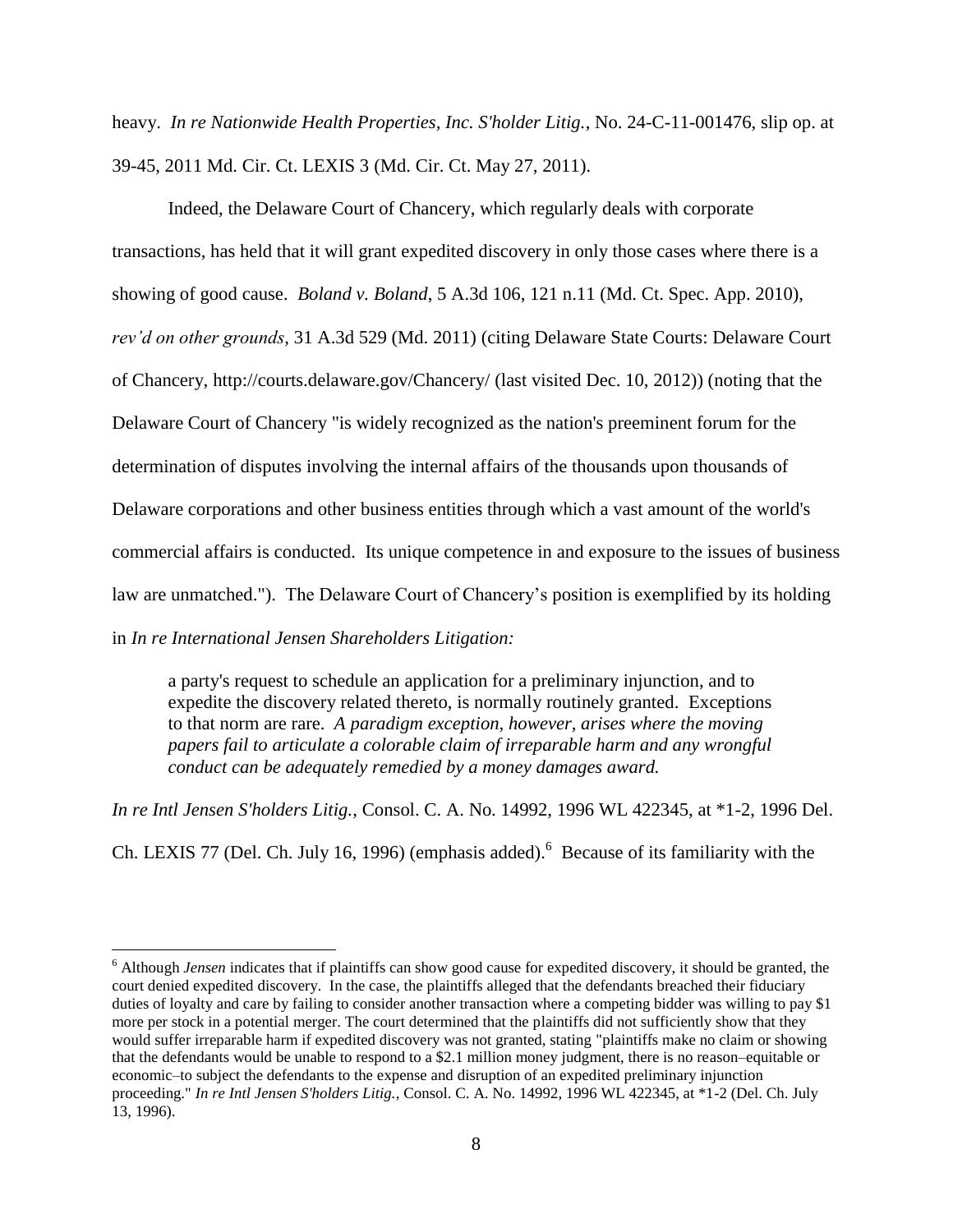subject matter at issue herein, this Court finds the Delaware Court of Chancery's position highly persuasive.

Therefore, this Court seeks to determine whether Plaintiffs have shown irreparable harm in the instant action. Irreparable harm is harm beyond that which can be compensated by monetary damages. *Alpha Builders, Inc. v. Sullivan*, C.A. No. 698-N, 2004 WL 2694917, at \*19, 2004 Del. Ch. LEXIS 162 (Del. Ch. Nov. 5, 2004) (the plaintiff's allegation that defendants would not have sufficient assets to pay a future monetary award absent any actual evidence is "mere speculation [which] is not sufficient to support a finding of irreparable harm."). Such harm "must be of such a nature that no fair and reasonable redress may be had in a court of law and that to refuse the injunction would be a denial of justice." *State v. Del. State Educ. Ass'n*, 326 A.2d 868, 875 (Del. Ch. 1974). Thus, when monetary damages are able to adequately compensate the plaintiff, there is no need for expedited discovery. *Foster v. Town and Country Trust*, No. 24-C-06-001442, 2006 WL 991000, at \*2, 2006 Md. Cir. Ct. LEXIS 20 (Md. Cir. Ct. 2006). For example, "shareholders would suffer irreparable harm only were they to be forced to vote without knowledge of the material facts relating to the structure of bankers fees and, most importantly, their entitlement to appraisal rights under the transaction as it is presently constructed." *La. Mun. Police Employees' Ret. Sys. v. Crawford*, 918 A.2d 1172, 1192 (Del. Ch. 2007).

Indeed, courts have indicated that the irreparable harm must be sufficient to justify the extra costs associated with expedited discovery, such as preparing for an expedited preliminary injunction hearing. *Giammargor v. Snapple Beverage Corp.*, Civ. A. No. 13845, 1994 WL 672698, at \*2, 1994 Del. Ch. LEXIS 199 (Del. Ch. Nov. 15, 1994) (discussing a case where the plaintiffs were asserting that defendants were making side-deals prior to a potential merger). In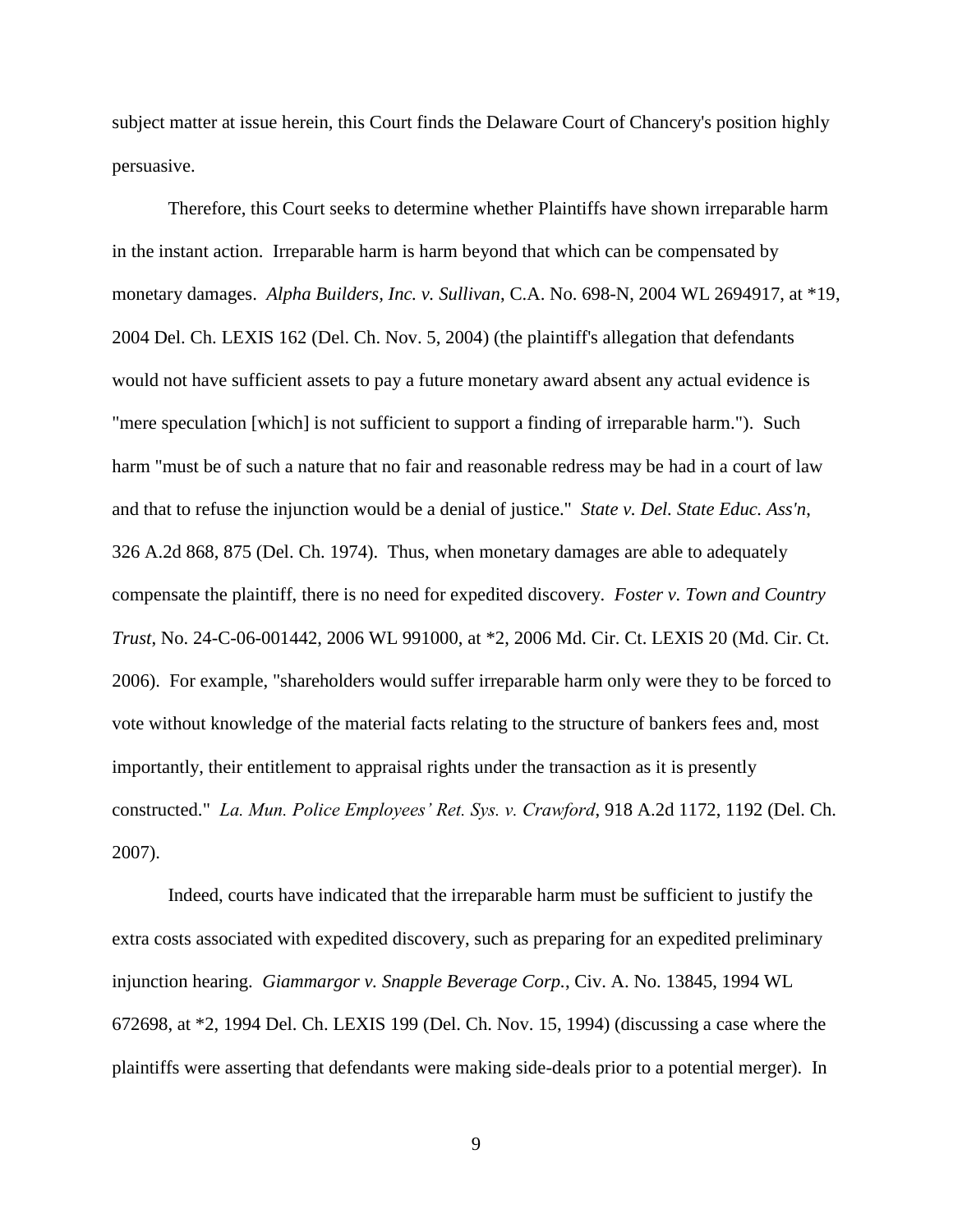the instant case, Plaintiffs have failed to demonstrate a colorable claim that irreparable harm would occur absent expedited discovery. As noted *supra,* such a showing is crucial if Plaintiffs wish to sustain their claim for expedited discovery. Plaintiffs allege that ARCT shareholders will suffer irreparable harm without a full hearing on their Preliminary Injunction Motion<sup>7</sup> because the breaches of fiduciary duty claims cannot be sufficiently remedied through a subsequent damages award. Yet, Plaintiff presents no evidence that the ARCT shareholders cannot be fully compensated via money damages in the event the Proposed Merger is consummated through the shareholder vote on January 16, 2013 and wrongdoing is found after the fact. Assuming, *arguendo,* that this Court were to ultimately hold that ARCT shareholders could have received a "better deal" in the Proposed Merger (e.g., greater consideration for their shares) but for the Defendants' breaches of fiduciary duty, nothing would prevent this Court from later "reimbursing" Plaintiffs the difference in monetary value between what they could have earned (had Defendants not breached their fiduciary duties) and what Plaintiffs actually earned (when Defendants did breach their fiduciary duties).<sup>8</sup>

 $<sup>7</sup>$  Resolution of this Motion, Plaintiffs contend, would require some limited expedited discovery because "Plaintiff"</sup> has a small window within which to conduct the discovery needed to adequately create the factual record necessary to obtain an injnction preventing the shareholder vote from occurring." (Pl.'s Mem. of Law in Support of Pl.'s Mot. to Compel Discovery, Mot. to Expedite Discovery, Opposition to Def."s Joint Mot. to Stay Discovery, and Request for Expedited Treatment 6).

<sup>&</sup>lt;sup>8</sup> In support of their reasoning that expedited discovery should be granted because Plaintiffs have shown that ARCT shareholders will suffer irreparable harm absent a full hearing on the Preliminary Injunction Motion, Plaintiffs cite *Rosen v. Wind River Sys., Inc.*, No. 4674-VCP, 2009 WL 1856460, at \*2 & n.10, 2009 Del Ch. LEXIS 114 (Del. Ch. June 26, 2009). In that case however, the opinion made clear that the Vice Chancellor "granted the motion to expedite on the basis of apparent presence of *certain colorable disclosure violations in the 14D-9* [an obligatory form to be filed with the Securities and Exchange Commission when a tender offer is made] *and the fact that the California Actions were proceeding on an expedited basis." Id.* at LEXIS \*7 - \*8 (emphasis added). Here, Plaintiffs do not offer proof of any specific, colorable disclosure violations to support their position – instead supplying very general references to the Defendants breaches of fiduciary duty. Moreover, this Court is not aware of any simultaneous, ongoing actions by Plaintiffs in other states, much less a decision by another court granting expedited discovery.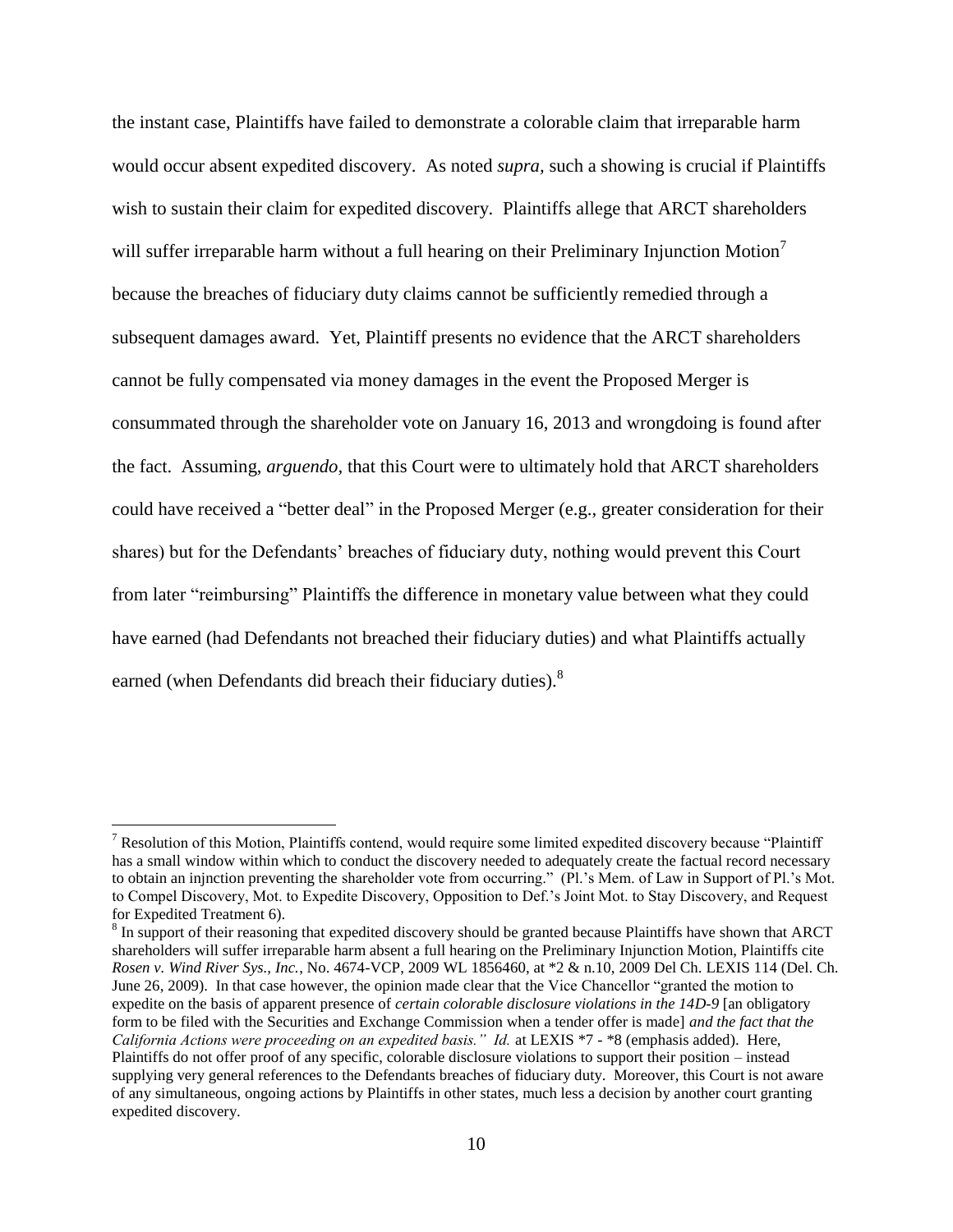#### **C. The potentially-dispositive motions to dismiss could fully dispose of the actions without the need for discovery, justifying a stay of discovery.**

Although a court does not automatically stay discovery in a case where a dispositive motion remains outstanding and at issue, *see supra* Part II.A, a host of prior Maryland cases show that this course of action is frequently followed by the courts. *See, e.g.*, *Bacon,* 203 Md. App. at 673 (affirming the circuit court's decision to resolve the dispositive legal motions before addressing any factually-intensive discovery motions); *Shade v. Md. State Bd. of Elections*, 930 A.2d 304, 313 (Md. 2007) (describing a situation where a trial court stayed discovery until the motions to dismiss had been ruled upon, in lieu of ruling on the motion for protective order immediately); *Tomran, Inc. v. Passano*, 862 A.2d 453, 457 n.5 (Md. Ct. Spec. App. 2004) (noting that the trial court stayed discovery until it resolved the outstanding, dispositive motions to dismiss); *In re Nationwide Health Props., Inc. S'holder Litig.*, slip op. at 10 (staying discovery in shareholder derivative action until a pending motion to dismiss was resolved).

This Court does not disregard Plaintiffs" argument that none of the above cases present the same exigent circumstances as exist in this case. However, as discussed *supra,* no real showing has been made – Plaintiffs' very broad allegations of Defendants' breach of fiduciary duties notwithstanding – that irreparable harm will befall Plaintiffs if no discovery is permitted to enable a full hearing on the Preliminary Injunction Motion. By all outward appearances, monetary damages would be sufficient to remedy any shortfalls in consideration to ARCT stockholders resulting from wrongdoing in the consummation of the Proposed Merger. It follows that there is no reason to expedite discovery outside of the normal course, especially considering the potentially dispositive nature of the pending motions to dismiss.<sup>9</sup>

<sup>&</sup>lt;sup>9</sup> The Court would also point out the shareholder vote on the Proposed Merger has already been delayed by approximately one month, from December 13, 2012 to January 16, 2013, which resulted in the Plaintiffs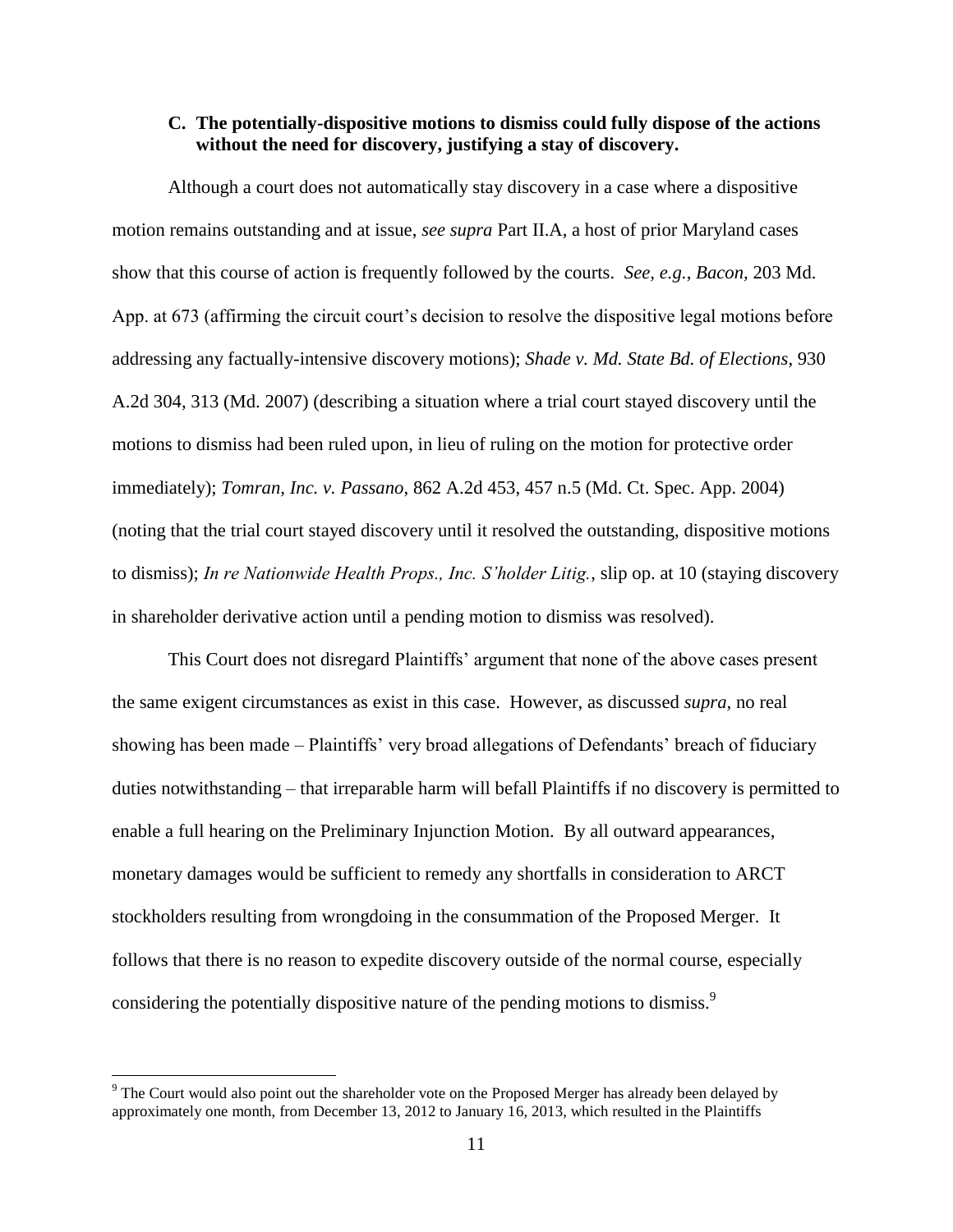To be sure, the Maryland Court of Special Appeals opinion filed earlier this year proves particularly instructive.<sup>10</sup> *Bacon v. Arey* held that the trial level court "properly resolved the preliminary motions to strike and dismiss, rather than permit discovery as to factual matters not related to the legal issues raised by the preliminary motions." 203 Md. App. at 673. The Court of Special Appeals reasoned that completing discovery would have "no bearing on the legal issues before the court," and hence there was no reason to delve into it – perhaps unnecessarily – when such "significant legal issues" remained which could ultimately resolve the case without discovery. *Id.* Similarly, in this case, the purely legal – not factual – grounds around which Defendants construct their motions to dismiss prevent any need to begin discovery at this early stage. As substantial Federal precedent, which this Court construes as persuasive, summarizes, "the [moving party has] demonstrated good cause for a . . . stay of discovery," because "[s]hould the [moving party] prevail on their motions to dismiss, no discovery would be necessary and any production of documents would have been a useless and wasteful effort." *In re Harrah's Enter. Sec. Litig.*, No. 95-3925, 1997 U.S. Dist. LEXIS 1256, at \*5 (E.D. La. February 3, 1997). This Court therefore holds that discovery in this case shall be stayed pending disposition of the outstanding motions to dismiss.

#### **III. CONCLUSION**

For the reasons set forth above, this Court concludes that Plaintiffs have not sufficiently shown that they will suffer irreparable harm if discovery is conducted in the proper course. Defendants, however, have successfully established why this Court should stay discovery. Therefore, Plaintiffs" Motion to Compel Discovery and Motion to Expedite Discovery, be and

withdrawing their initial TRO Motion. It is not inconceivable that this scenario would repeat itself with the new shareholder voting date and Preliminary Injunction Motion.

<sup>&</sup>lt;sup>10</sup> The opinion was filed on March 29, 2012. Writ of certiorari was denied by the Court of Appeals on August 21, 2012.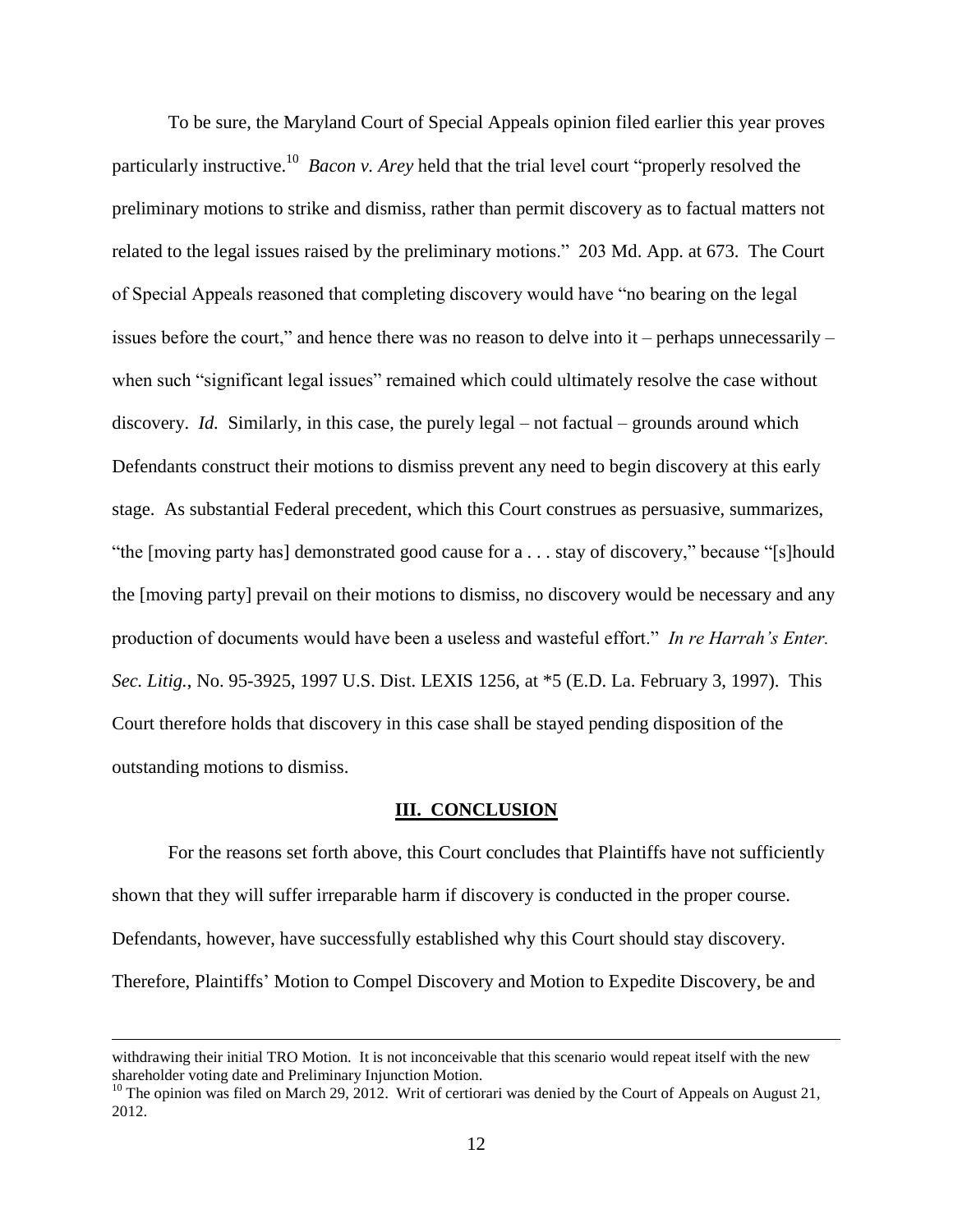the same, are hereby **DENIED,** and Defendants" Joint Motion to Stay Discovery, be and the

same, is hereby **GRANTED.**

**IT IS SO ORDERED**, this 13<sup>th</sup> day of December, 2012.

/s/ Audrey J.S. Carrión The Honorable Audrey J.S. Carrión Judge, Baltimore City Circuit Court Case No. 24-C-12-005306

CC:

Charles J. Piven, Esquire Yelena Trepetin, Esquire Charles N. Insler, Esquire Brower Piven 1925 Old Valley Road Stevenson, Maryland 21153 *Counsel for Plaintiffs Randall Quaal and Michael Hill and Interim Lead Counsel for the Class*

Evan J. Smith, Esquire Marc L. Ackerman, Esquire Brodsky & Smith, LLC Two Bala Plaza, Suite 602 Bala Cynwyd, Pennsylvania 19004 *Co-Counsel for Plaintiff Michael Hill*

Donald Enright, Esquire Elizabeth Tripodi, Esquire Levi & Korsinsky, LLP 1101  $30<sup>th</sup>$  Street, NW Washington, DC 20007 *Counsel for Plaintiff John R. Gregor*

Tracy Rezvani, Esquire Finkelstein & Thompson, LLP James Place  $1077$   $30<sup>th</sup>$  Street, NW, Suite 150 Washington, DC 20007 *Counsel for Plaintiffs Marc Gordon and Diane Gordon*

John B. Isbister, Esquire Daniel S. Katz, Esquire Tydings & Rosenberg, LLP